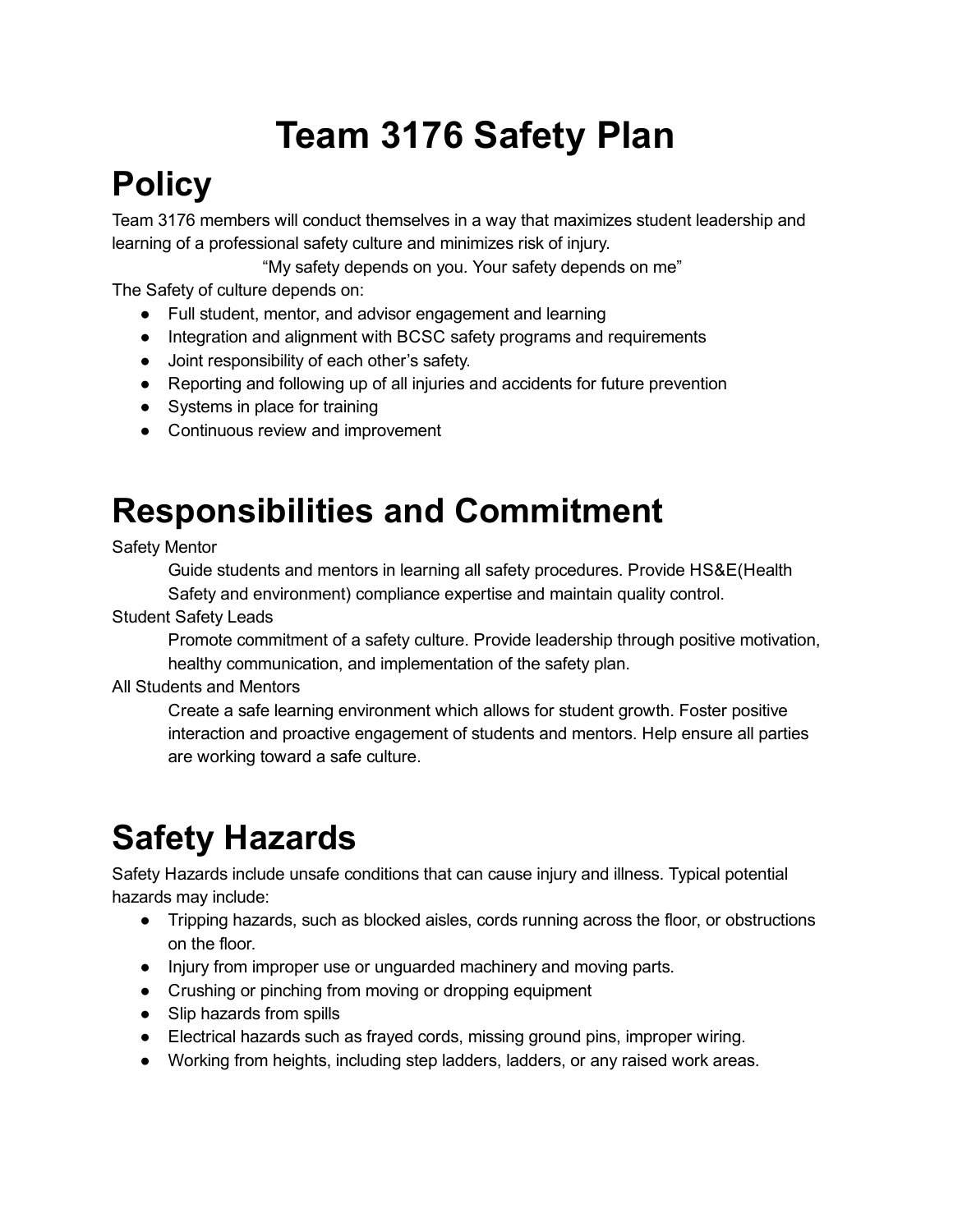## Safety Rules

General Behavior

#### ALWAYS:

- Take personal responsibility for your own safety and your peer's.
- Intervene in a calm and safe manner with others if you think an action might be unsafe.
- Report any injuries to the Safety Team.
- Immediately report any hazards to the Safety Team, Adult Sponsor, mentors, or Student Advisory Board member.
- See a Safety Team member or mentor if you have ANY questions

#### CAUTIONS:

- Never engage in horseplay of any kind.
- Don't run or jog.
- Refrain from throwing anything (unless as part of official FRC game play).
- Don't bring food or drink into the shop.
- Keep doors leading to PR room, Electrical and Pit Supply Room open.

### Equipment/Machinery Use:

- Only use machinery if you have authorization (formal training) as set by the Safety Team and there is a mentor in the room.
- When using any kind of machinery you must wear proper Personal Protective Equipment (PPE).
- When you are using machinery wear proper attire
- Do not use machinery with a red tag or machines deemed unsafe.

### Dress Code:

- Wear closed toe shoes in the shop.
- Tie back all long hair in the shop.
- Never have a lanyard around your neck in the shop.
- Always wear safety glasses in the shop.
	- o Exceptions are the public relations room: however, students must wear the safety glasses into this room, and when exiting this room.

### Pits Protocol:

- Pit Crew and Drive Team:
	- Pit Crew consists of only 4 student and 2 rotating mentor(s).
	- Drive Team consists of only 3 student and 1 mentor.
- Use Common Sense:
	- $\circ$  Use your independent knowledge, training, and general intelligence when working in the pits
	- DO NOT create a hazardous environment for others and yourself.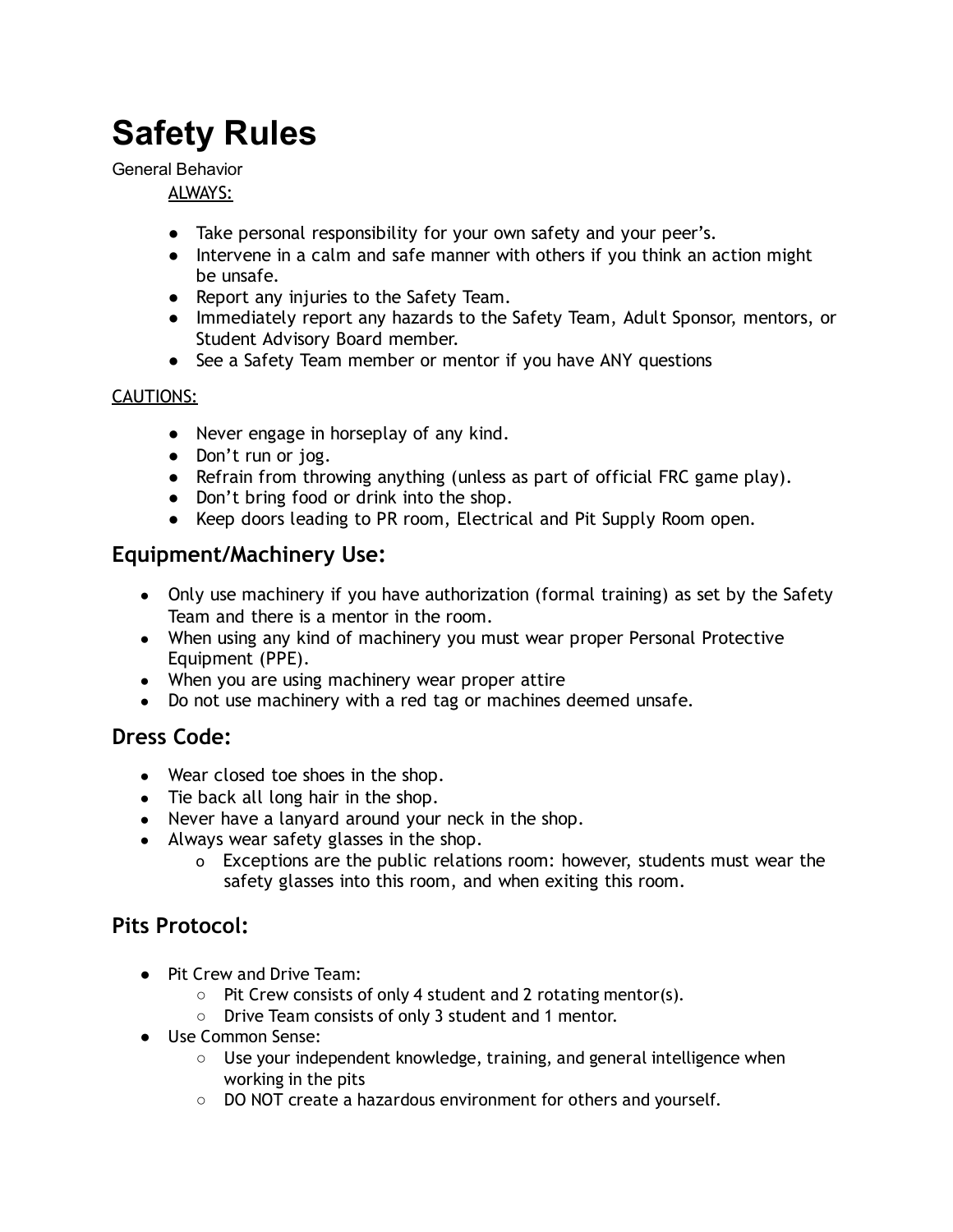- First Aid:
	- Refer to "Emergencies and First Aid" located under Procedures and Training.
- Use of Tools:
	- When using any power tools or hand held cutting tools be sure to check your surroundings. Be sure to have another member spot you while working.
	- Announce to the pit crew you will be working on a part.
	- Make sure your part is properly secured, before proceeding.
- Keeping the Pits Clean:
	- Pit crew are to clean up once Drive Team and Robot has left for the next match.
	- $\circ$  While the Robot is in the Pits, make sure all tools that are not being used are put away.
	- At the end of the day, store away any tools left out, and lock up.

## Procedures and Training

Throughout the year members of Team 3176 will use different machinery multiple times. In order to prevent injuries, the students are given a presentation and hands on training.

### Training Programs and Materials

Specific training, procedures, and practices will include but not be limited to:

- General safety awareness, including ergonomics.
- Any power tools, weather using AC or DC current
- Proper movement of large equipment, such as toolboxes, robot lifts, etc.
- Electrical safety, including batteries.
- Lockout/Tagout principles.
- Travel safety.
- Any activity identified as posing significant risk.

### Emergencies & First Aid

The Safety Team shall communicate and ensure that expectations for emergency situations are understood. This includes immediate action responses, use and maintenance of First Aid Kits, and basic First Aid Training.

#### Location of the First Aid Kit

- Shop: Located under the Safety Glasses Cabinet
- Pits: Located in the Montezuma Tool box, Bottom right drawer